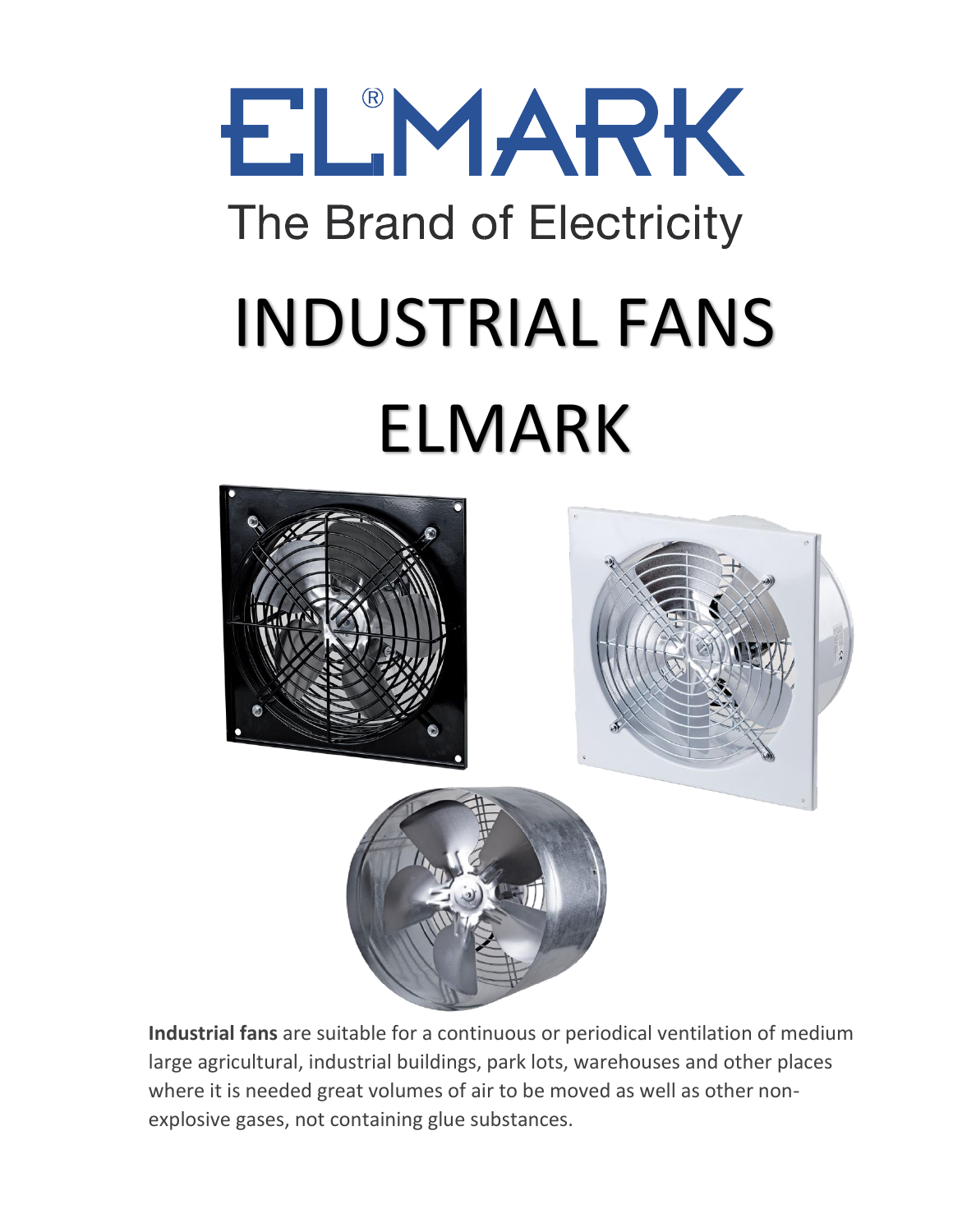## TECHNICAL SPECIFICATION SHEET



 $\sim$ 

#### ELMARK PAS SERIES»





Industrial fans, for exhaust ventilation **MOUNTING**: on a window, wall, roof, suspending ceiling, inside walls.

|         | Overal dimensions (mm) |     |    |    |    |  |  |  |
|---------|------------------------|-----|----|----|----|--|--|--|
| Model   | ØΑ                     | R   |    | D  |    |  |  |  |
| PAS-200 | 220                    | 257 | ₹  | 70 | 53 |  |  |  |
| PAS-250 | 270                    | 313 | я  | 70 | 60 |  |  |  |
| PAS-300 | 320                    | 350 | 10 | 86 | 80 |  |  |  |

| <b>Model</b>   | <b>Diameter</b><br>(mm) | <b>Voltage</b><br>(V) | <b>Power</b><br>(W) | r.p.m. | <b>Maximum</b><br>air capacity<br>(m3/h) | Sound<br>pressure<br>level db(A) | Catalogue<br>number |
|----------------|-------------------------|-----------------------|---------------------|--------|------------------------------------------|----------------------------------|---------------------|
| <b>PAS-200</b> | 200                     | 220-240               | 36                  | 1300   | 410                                      | 51                               | 500126              |
| <b>PAS-250</b> | 250                     | 220-240               | 60                  | 1300   | 800                                      | 53                               | 500127              |
| PAS-300        | 300                     | 220-240               | 110                 | 1300   | 1400                                     | 58                               | 500128              |

D

 $\frac{1}{4}$ 

#### ELMARK IAS SERIES»



Industrial wall fans, for exhaust ventilat **MOUNTING:** on the, wall.





| <b>Model</b> | <b>Diameter</b><br>(mm) | <b>Voltage</b><br>(V) | <b>Power</b><br>(W) | r.p.m. | Maximum<br>air capacity<br>(m3/h) | Sound<br>pressure<br>level db(A) | Catalogue<br>number |
|--------------|-------------------------|-----------------------|---------------------|--------|-----------------------------------|----------------------------------|---------------------|
| IAS-200      | 200                     | 220-240               | 36                  | 1300   | 410                               | 53                               | 500129              |
| IAS-250      | 250                     | 220-240               | 60                  | 1300   | 800                               | 56                               | 500130              |
| IAS-300      | 300                     | 220-240               | 110                 | 1300   | 1400                              | 60                               | 500131              |

[elmarkholding.eu](http://elmarkholding.eu/)